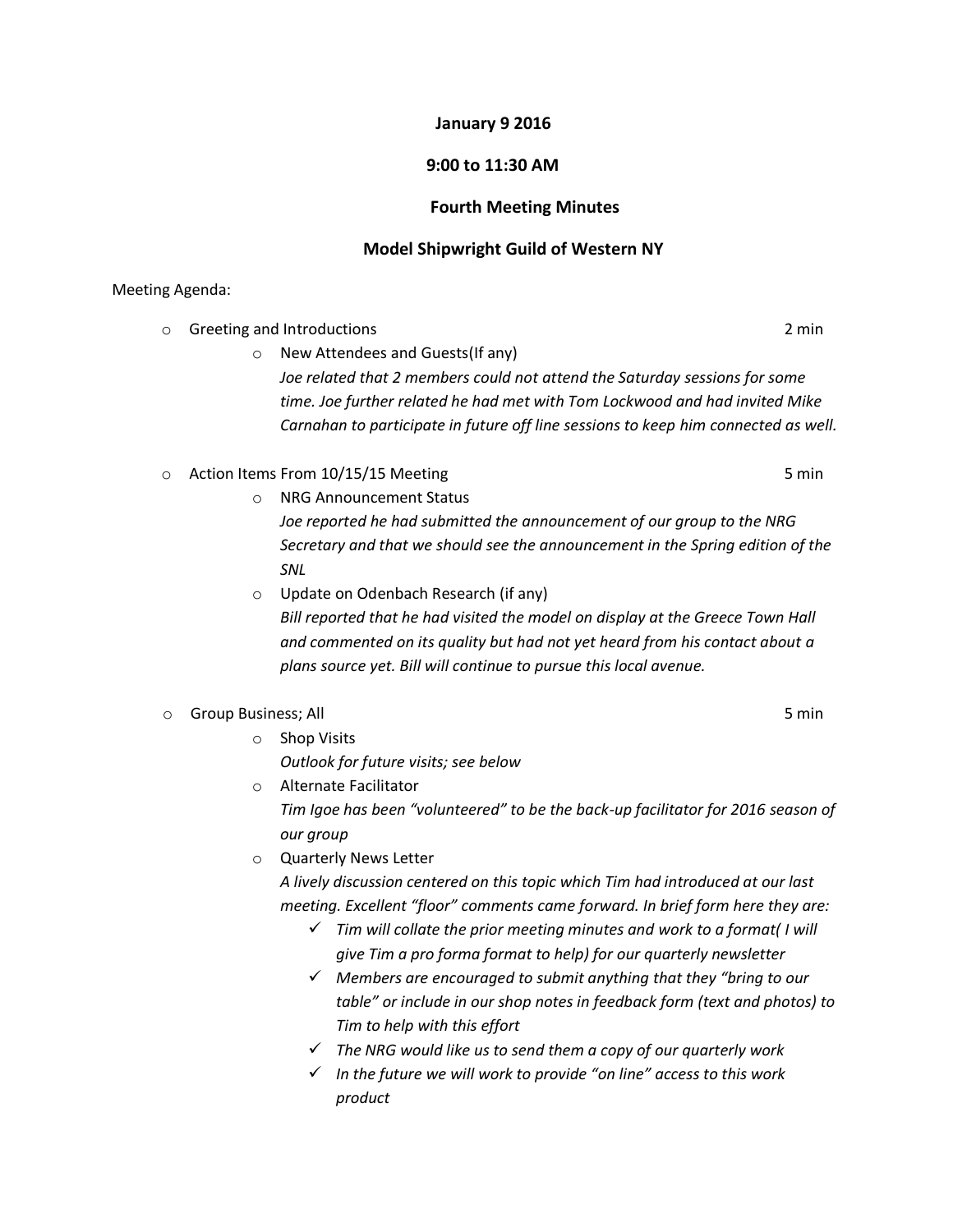- o Modeling Discussions 45 min
	- Group Project Discussion Continued
		- $\checkmark$  Tim Igoe: Will speak to his scratch model of the Onedia he plans to build *Tim provided excellent coverage on the Onedia of 1812. He not only spoke to the vessel and the kit but he also spoke to the "times". I will hit the highlights as I recorded them.*
			- *This is our logo subject*
			- *Built in Oswego 1809(?)*
			- *Launched 1809*
			- *Built to enforce Jefferson's Embargo Act. Originally intended as a revenue cutter.*
			- *85 foot length, 23 ft breath, crew of 200ish*
			- *Armament as fully outfitted 18- 18# carronades, 2- 6# long guns*
			- *Launched rigging; Brig of War*
			- *Lumberyard kit purchased to develop a multi series build log for Ships in Scale.*
			- *Kit as purchased is an "admiralty" model but Tim will rig it.*
			- *Laser cut beech POF elements, beech planking of decent quality but less than Crown Timberyard. Some pearwood for various appointments etc.*
			- *Castings are "fantastic" to quote Tim*
			- *Plans relatively accurate however Tim is adding a gun-port, P/S, to plan and two sweep ports to configure as it was launched.*
		- $\checkmark$  Joe Lorenzo: Will disclose his findings/evaluation of his Corel kit, The HMS Unicorn. Frigate of the 18<sup>th</sup> Century
			- *Find in the attachments the original text used to discuss the kit, its authenticity and conclusions*
		- $\checkmark$  Bill Emerson: Sassacus (Getting Started) *Bill has continued research on this Civil War Double Ender class of gun boat.*
			- *We ran out of time for this discussion so we will add Bill to the February agenda*
	- A Visit to Don Olney's shop. The state of the state of the Sun Smin Bill Emerson will introduce us to today's shop visit. The visit will reveal the process and demonstration of Laser machining of Bill Emerson's Sassacus submissions.
		- *The visit was an eye opening and experience so appreciated by all that attended! Don Olney is a long time maker of toys (no longer his pursuit) and has branched out into laser engraving and cutting promotional artifacts in his shop just off Mustard*